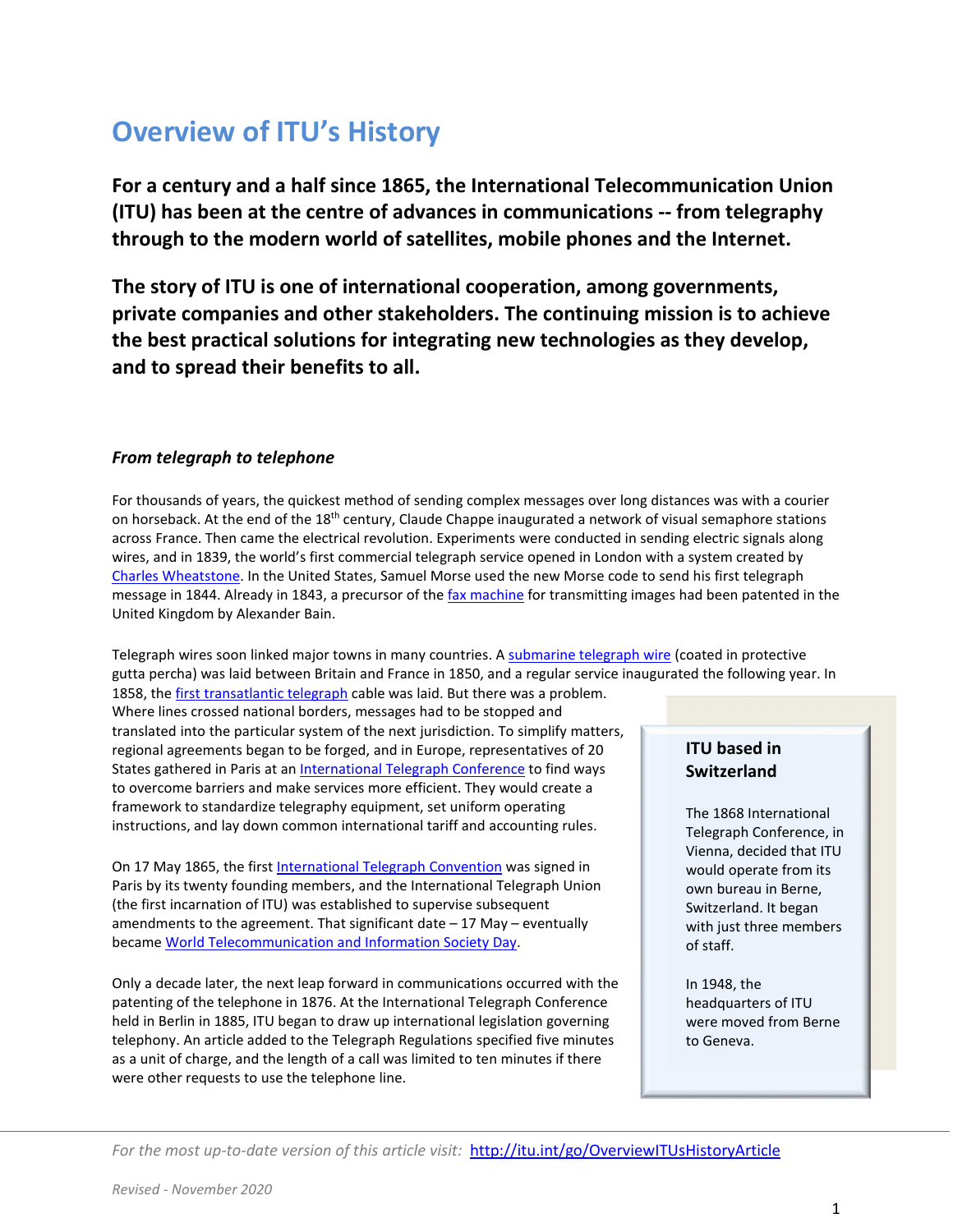Telephones meant you could actually speak to another person over long distances, as well as sending Morse code telegraphs. But what if a wire could not reach them, for instance, on a ship? In 1880 at the Royal Society in London, [David Edward Hughes](https://historicjournals.itu.int/idviewer/498/32) demonstrated what was later to be recognized as wireless signaling. Practical experiments began to be made in the 1890s by such inventors a[s Nikola Tesla,](https://historicjournals.itu.int/idviewer/468/32) [Jagadish Chandra Bose,](https://historicjournals.itu.int/idviewer/528/36) [Alexander Stepanovich](https://historicjournals.itu.int/idviewer/564/59)  [Popov](https://historicjournals.itu.int/idviewer/564/59) and Guglielmo Marconi. Radio, known as "wireless telegraphy," was born.

#### *Radio*

Gradually, the range of radio signaling increased, and Marconi made a one-way transatlantic transmission in 1901. The first experimental transmission of the human voice was achieved in 1900 b[y Aubrey Fessenden,](https://historicjournals.itu.int/idviewer/449/28) who also made the world's first broadcast of voice and music in 1906.

However, problems occurred with international connections, as they had done in early telegraphy. The issue was highlighted in 1902, when Prince Henry of Prussia, returning across the Atlantic from a visit to the United States, attempted to send a courtesy message from his ship to US President Theodore Roosevelt. The message was refused by the US shore station because the ship's radio equipment was of a different type and nationality from that onshore. As a result of the incident, the German Government called a Preliminary Radio Conference in Berlin in 1903 with the aim of establishing international regulations for radiotelegraph communications.

This preparatory event was followed in Berlin in 1906 by the first International Radiotelegraph Conference, attended by representatives of 29 nations. It decided that the Bureau of ITU would act as the conference's central administrator, and the Radiotelegraph Section of the Bureau began operation on 1 May 1907.

The 1906 conference produced the International Radiotelegraph Convention with an annex containing the first regulations in this field. These were expanded and revised by numerous subsequent conferences, and became known as th[e Radio Regulations.](http://handle.itu.int/11.1004/020.1000/12.27.57.en) Today, given the multitude of wireless services, the regulations include more than 1000 pages of information on how the limited resource of radio-frequency spectrum – as well as satellite orbits - must be shared and used internationally.

The conference also establishe[d "SOS"](https://historicjournals.itu.int/idviewer/465/36) as the international maritime distress call – one of the first steps in the vital field of emergency communications. But the sinking of the ocean liner *Titanic* in 1912 showed the need for further improvements. Just a few months after the tragedy, the 1912 International Radiotelegraph Conference, held in London, agreed on a common wavelength for ships' radio distress signals. Also, every ship was instructed to maintain radio silence at regular intervals, when operators should listen for distress calls.

Through the 1920s the use of radio grew rapidly, including for popular broadcasting. To improve the efficiency and quality of operation, the 1927 Washington conference allocated frequency bands to the various radio services (fixed, maritime and aeronautical mobile, broadcasting, amateur, and experimental).

#### *Keeping up with progress*

ITU continued its technical work throughout World War I, but no international meetings took place until the 1925 International Telegraph Conference in Paris. It officially incorporated into ITU the International Long-distance Telephone Consultative Committee (CCIF), and created the International Telegraph Consultative Committee (CCIT). Two years later, the Radiotelegraph Conference, held in Washington in 1927, established the International Radio Consultative Committee (CCIR). Together, the three committees were made responsible for coordinating technical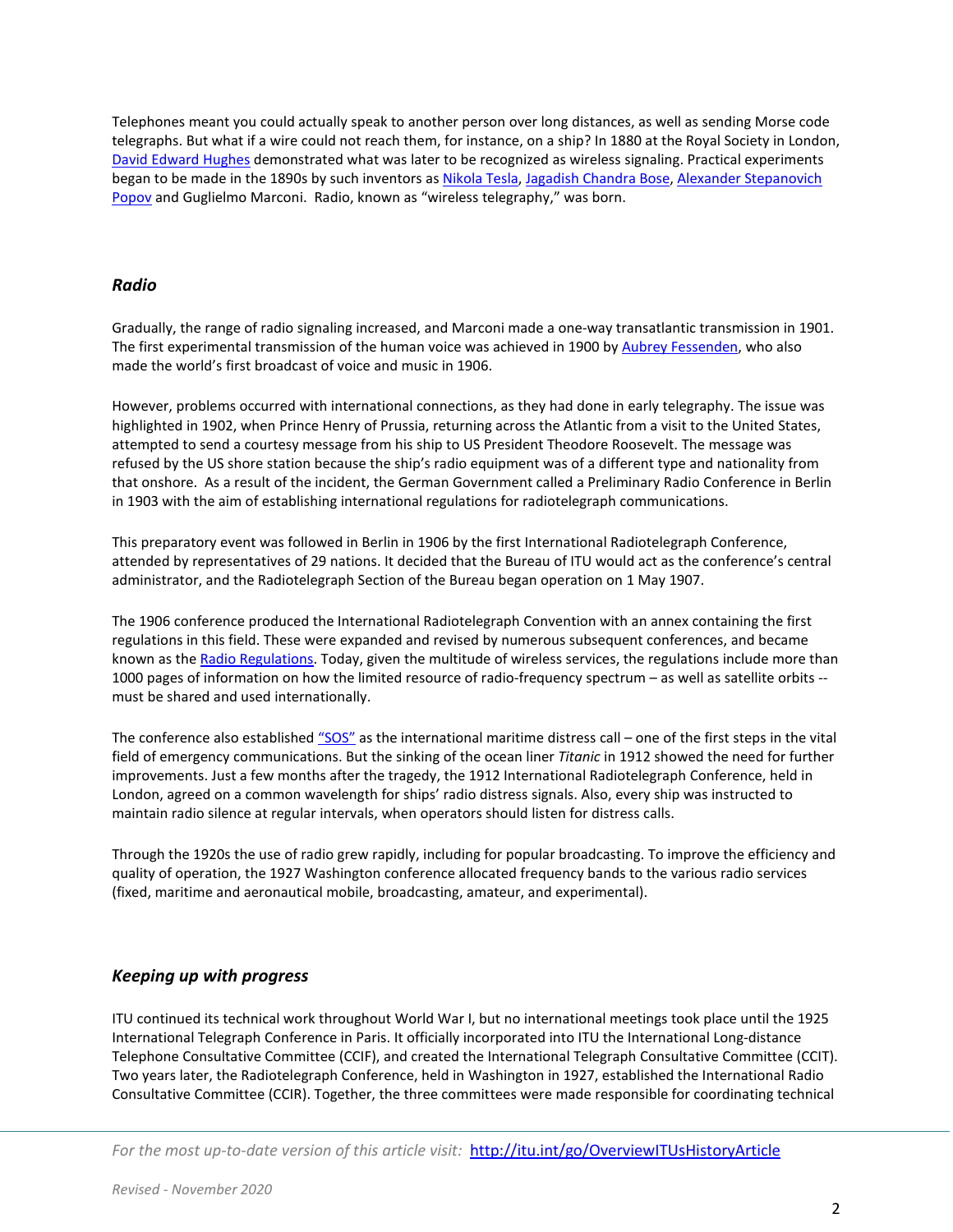#### **New name for ITU**

In 1932 at a conference in [Madrid,](http://handle.itu.int/11.1004/020.1000/4.5) it was decided that a new name would be adopted to reflect the full range of ITU's responsibilities: **International Telecommunication Union**. The new name came into effect on 1 January 1934.

At the same time, the International Telegraph Convention of 1865 was combined with the International Radiotelegraph Convention of 1906 to form the International Telecommunication Convention.

studies and drawing up international standards in all these fields of telecommunications. The CCIF and CCIT were merged in 1956 to form the International Telephone and Telegraph Consultative Committee (CCITT).

#### *Television*

[John Logie Baird](https://historicjournals.itu.int/idviewer/459/31) gave the first public demonstration of television, in London in 1925. A decade later, his mechanical device was superseded by the electronic television systems of Vladimir Zworykin and Philo T. Farnsworth, developed in the United States using cathode ray tubes originally created b[y Karl Ferdinand Braun](https://historicjournals.itu.int/idviewer/456/36) some 40 years earlier.

Regular, low-resolution, television broadcasts began in the late 1920s, with improvements in the early 1930s. But it was after World War II that the new medium began to take off. ITU's first technical standards for television were released in 1949. In the following decades, more than 150 technical standards were published to make it possible for high-quality images to be delivered across the world. ITU standards now cover all kinds of sound and vision broadcasting, including today's multimedia and data transmissions to a plethora of devices.

ITU's important role in setting the foundations for international broadcasting was recognized by the US National Academy of Television Arts & Sciences (NATAS) in [1983](https://historicjournals.itu.int/idviewer/486/24) and [2012,](https://historicjournals.itu.int/idviewer/629/88) which gave Emmy Awards to the Union. In [2008](https://historicjournals.itu.int/idviewer/531/7) and [2017,](http://news.itu.int/itu-iso-iec-receive-another-primetime-emmy-for-video-compression-video/) ITU received Primetime Emmy Awards from the Academy of Television Arts & Sciences (ATAS) in recognition of the video coding collaboration of ITU, ISO, and IEC. Another result of ITU's pioneering standards collaboration with ISO and IEC was the JPEG

partnership. In [2019,](https://news.itu.int/how-jpeg-gained-emmy-fame/) the engineering team responsible for the first edition of the JPEG image compression standard (ITU T.80-series) was honoured with an Engineering Emmy Award for its outstanding contribution to image coding.

#### *Space and satellites*

The Space Age began on 4 October 1957 with the launch by the Soviet Union of the world's first artificial satellite, Sputnik-1. Not long after, satellites became used for telecommunications. The passiv[e Echo-1](https://historicjournals.itu.int/idviewer/454/32) was launched in 1960 by the United States, followed in 1962 by [Telstar-1](https://historicjournals.itu.int/idviewer/454/32) (a joint French-UK-US project), the first active, direct relay communications satellite. On 23 July that year it enabled people on both sides of the Atlantic to watch a live television programme at the same time.

The motion of these satellites had to be tracked as they crossed the sky; a more efficient and economical idea was that of the geostationary communications satellite, first proposed by writer **Arthur C. Clarke** in 1945. In 1964, following experiments with geosynchronous satellites, the first geostationary satellite (Syncom-3) was launched.

#### **A UN Agency**

On 15 November 1947, an agreement between ITU and the newly created United Nations recognized ITU as the specialized agency for telecommunications.

The agreement formally entered into force on 1 January 1949.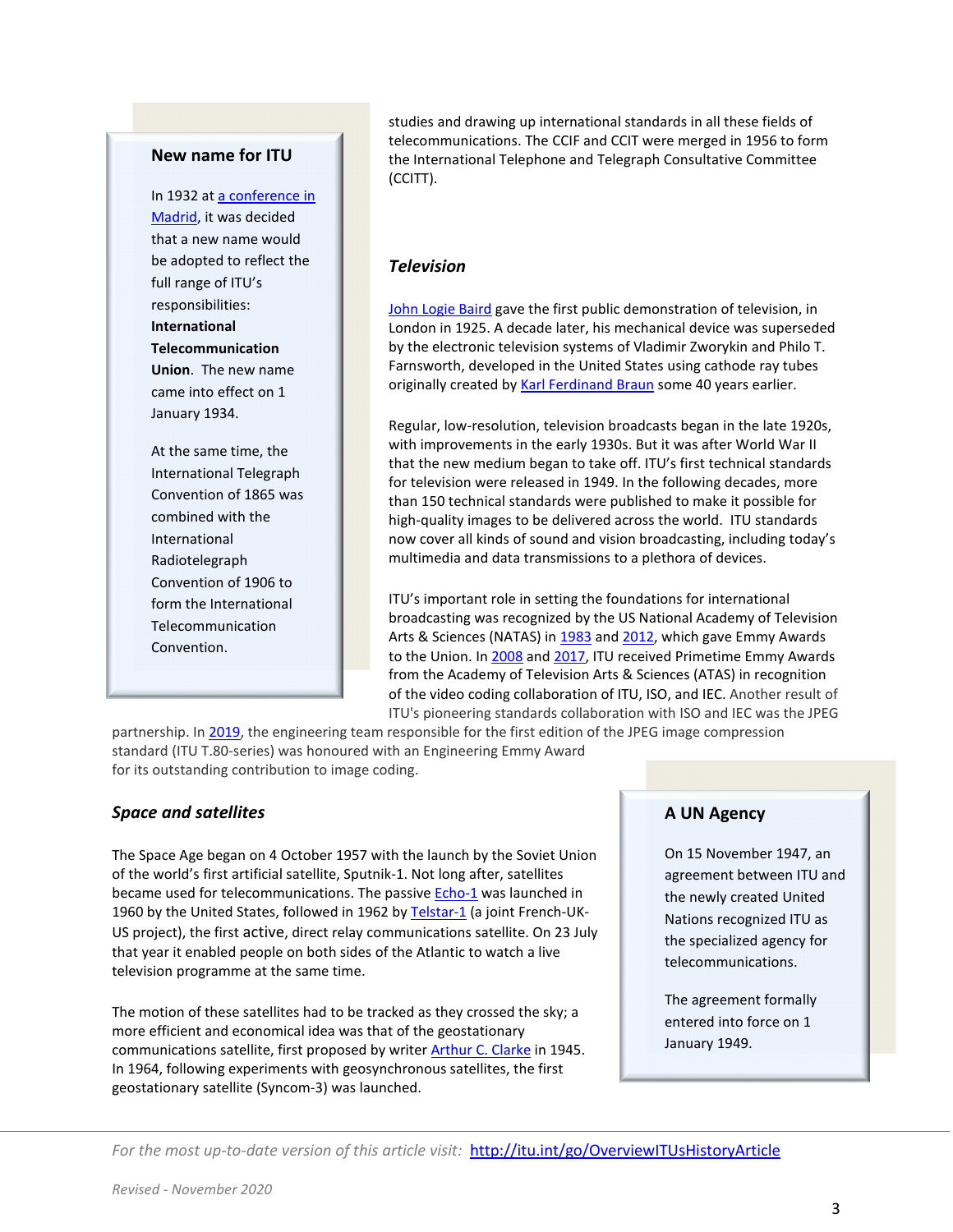Like radio-frequency spectrum, the geostationary orbit around Earth is a limited natural resource; both need to be shared fairly and in a way that avoids interference. In 1963, ITU held an Extraordinary [Administrative Conference](http://handle.itu.int/11.1004/020.1000/4.89)  [for space communications,](http://handle.itu.int/11.1004/020.1000/4.89) which allocated frequencies to the various services. Later conferences made further allocations and put in place regulations governing satellites' use of orbital slots.

As well as linking broadcasting and wired telephone systems, and providing navigation services, satellites are also used in mobile communications. Satellite phones, for example, can be vital in emergencies, or for areas without access to alternative networks. And in 1992, ITU made spectrum allocations for the first time to serve the needs of Global Mobile Personal Communications by Satellite (GMPCS).

ITU also looks to the needs of radio-astronomers and other space scientists, who conduct such important work as weather prediction and monitoring the Earth's environment and climate. [Climate change](http://www.itu.int/en/action/climate/Pages/default.aspx) is a major theme of ITU's work, as ar[e emergency communications](https://www.itu.int/en/mediacentre/backgrounders/Pages/emergency-telecommunications.aspx) such as satellite-based disaster warning systems.

#### *The Internet*

Devices to help people calculate – such as the abacus – have existed for thousands of years. The history of computers as we know them today stretches back to the early 19<sup>th</sup> century, when Charles Babbage in London designed a ["Difference Engine"](https://historicjournals.itu.int/idviewer/510/36) in 1822 and later an ["Analytical Engine."](https://historicjournals.itu.int/idviewer/513/31) Modern computing can trace its origins to the theoretical and practical work of figures such as Alan Turing in the United Kingdom before and during World War II, along with developments in Germany, the United States and elsewhere. Another vital advance was the development of the [transistor](https://historicjournals.itu.int/idviewer/501/48) in the 1940s. But it was when computers were linked together that the Internet revolution began to truly change our world.

It [started in 1969](https://historicjournals.itu.int/idviewer/567/36) with a packet-switched network of computers – ARPANET – in the US Defense Department. This carried the first email, sent in 1971. Then, in 1989, an important advance was made at the European Organization for Nuclear Research (or CERN), close to Geneva. British scientist Tim Berners-Lee, working with Belgian Robert Cailliau, proposed a distributed hypertext system that became known as the World Wide Web. The necessary software was developed in 1990, and crucially, the system was used not only within CERN, but also made freely available to all.

The Internet that carries the World Wide Web comprises many types of equipment and telecommunication infrastructure, which must operate together seamlessly. The worldwide expansion of the Internet owes much to technical standards from ITU, from the early days of modems through to today's broadband. Hardly anyone would be able to use this powerful resource without ITU-brokered and approved global standards for the critical transport layers and access technologies. And the future is continually under consideration, including such issues as the transition to **IPv6** to overcome the urgent need for Internet Protocol addresses, especially given the burgeoning ["Internet of Things.](http://www.itu.int/en/ITU-T/techwatch/Pages/internetofthings.aspx)"

The Internet is now used by more than a third of the global population. Its huge social and economic importance means that debate must also take place on matters of policy**.** ITU has a long history as a venue for discussing how best t[o ensure that the Internet works for all.](https://www.itu.int/en/action/internet/Pages/default.aspx) The World Summit on the Information Society gave ITU the mandate to spearhead this effort, bringing all interested parties together. In addition, the Union's membership has mandated ITU's work on such topics as *cybersecurity; [protection of children online;](http://www.itu.int/osg/csd/cybersecurity/gca/cop/) promoting multilingualism on* the Internet; protecting consumer rights and privacy; international Internet connectivity, and fostering investment in the necessary infrastructure.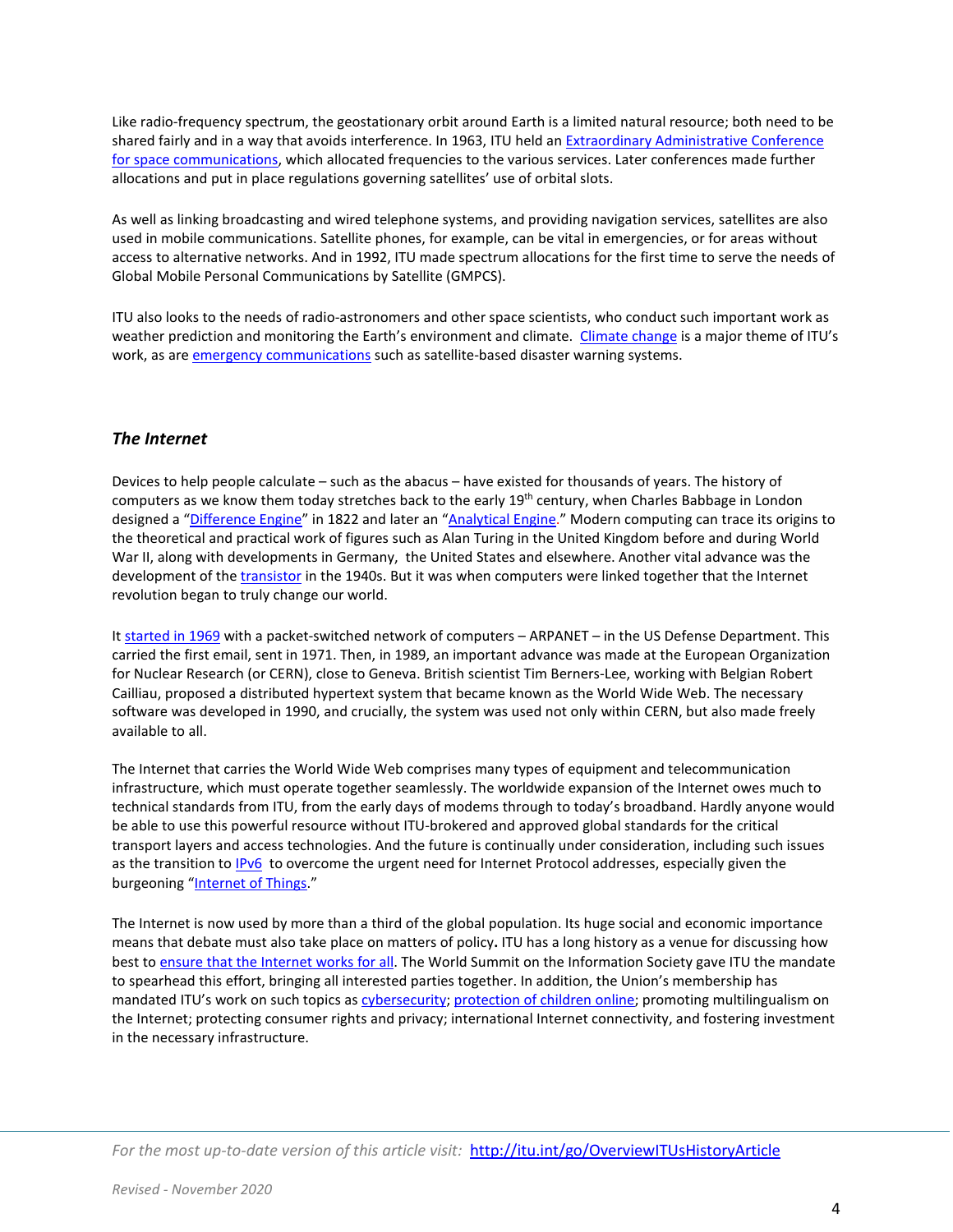#### *Mobile connectivity*

Arguably, the technology that has done most to connect people in modern times is the mobile phone – and ITU has been at the heart of its spectacular progress. In 1973, Martin Cooper, of Motorola in the United States, made the first demonstration call with a handheld cell phone. Commercial networks were opened in Japan in 1979 and in Nordic countries in 1981. These early systems used analogue technology. They were superseded with the launch in Finland of digital second-generation (2G) mobile services in 1991, then third-generation (3G) in Japan in 2001.

ITU agreed radio-frequency spectrum allocations for 2G mobile telephony at th[e World Radiocommunication](http://handle.itu.int/11.1004/020.1000/4.123)  [Conference in 1993.](http://handle.itu.int/11.1004/020.1000/4.123) But as technologies progressed, various mobile phone systems existed in a fragmented market. After more than ten years of work under the leadership of ITU, an historic decision wa[s taken at the conference](http://handle.itu.int/11.1004/020.1000/4.126)  [held in 2000:](http://handle.itu.int/11.1004/020.1000/4.126) the unanimous approval of technical specifications for third-generation systems under the name IMT-2000. For the first time, full interoperability of mobile systems could be achieved, and the foundation was laid

#### **ITU Statistics**

The collection and dissemination of information on the growth of information and communication technologies (ICT) has been part of ITU's mission from the start.

It now collects [statistics](http://www.itu.int/en/ITU-D/Statistics/Pages/default.aspx) covering 200 economies and over 100 indicators.

for new, high-speed wireless devices capable of handling voice, data and connection to the Internet. In 2012, the ITU Radiocommunication Assembly agreed specifications for  $IMT$ -Advanced – a global platform on which to build the next generation of interactive mobile services.

According to ITU figures, there were 6.8 billion mobile phone subscriptions in 2013 – almost the same number as the world population. And more and more, people are choosing smartphones and other mobile devices that link them to the Internet.

#### *Development to bridge the digital divide*

Mobile phones and Internet access are powerful tools in supporting advances in developing countries. But ITU statistics put into sharp focus the digital divide that continues between countries, and within national borders among various social groups.

The need to support the expansion of telecommunications has long been recognized. In 1952, ITU became an official participating organization in the UN Expanded Programme of Technical Assistance. The aim was to recruit and send experts to developing countries to help in various technological fields, as well as to support the training of local personnel. In 1959, ITU took over the management of its technical assistance schemes for telecommunications, with a department for that purpose created the following year.

The UN Expanded Programme of Technical Assistance was merged with the UN Special Fund, forming today's United Nations Development Programme, or UNDP, which began operation in 1966. ITU's collaboration with UNDP increased markedly from that period. Alongside the objectives of improving technical, administrative and human resources in developing countries, the goal was to promote the expansion of networks in Africa, Asia and Latin America (as well as regional networks there and in the Asia-Pacific and the Middle East). From the 1970s, projects such as the Pan-African Telecommunications Network (PANAFTEL) and the Middle East and Mediterranean telecommunication master plan (MEDARABTEL) were implemented.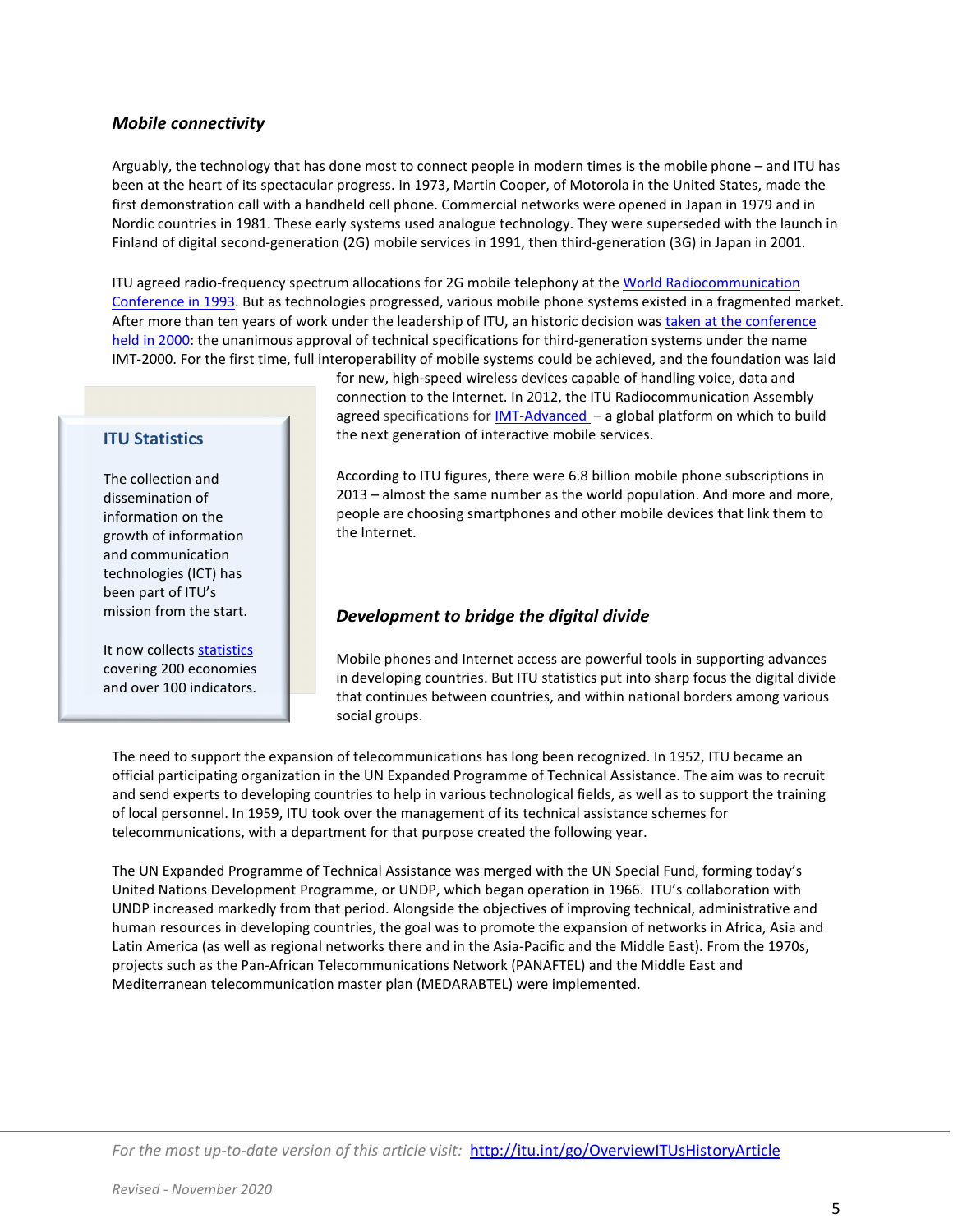An important step forward was taken in 1982, when the ITU Plenipotentiary Conference held in Nairobi set up the Independent Commission for World-Wide Telecommunications Development. It began work in 1983 under the chairmanship of Donald Maitland and submitted its report in 1985. Officially titled *[The Missing Link](http://www.itu.int/en/history/Pages/MaitlandReport.aspx)*, and also known as the *Maitland Report*, the report showed how access to telecommunications correlates with economic growth – but also drew international attention to the huge imbalance in such access between developed and developing countries.

In response to the ground-breaking report, ITU held its first World [Telecommunication Development Conference](http://handle.itu.int/11.1004/020.1000/4.136) in 1985, in Arusha, Tanzania. In 1989, the ITU Plenipotentiary Conference in Nice recognized the importance of placing technical assistance to developing countries on the same footing as its traditional activities of standardization and spectrum management. To this end, it established the Centre for Telecommunication Development (later incorporated into ITU's Telecommunication Development Bureau in 1991).

Bridging the digital divide was confirmed as a priority for ITU at the Marrakesh Plenipotentiary Conference in 2002, which also authorized ITU to take a leading role in the preparations and follow-up of the World [Summit on the Information Society](http://www.itu.int/wsis/index.html) (WSIS).

WSIS was the first ever gathering of global leaders to address how best to create a safe and truly inclusive information society. The summit was held in two phases: in 2003 in Geneva and in 2005 in Tunis. Participants came

#### **New ITU Structure**

Against a background of increasing globalization and the liberalization of telecommunication markets, the 1989 Plenipotentiary Conference, held in Nice, decided that ITU's structure and working methods needed to be reviewed.

As a result, an Additional Plenipotentiary Conference, in Geneva in 1992, streamlined ITU into three Sectors: **Telecommunication** Standardization (ITU-T), Radiocommunication (ITU-R), and Telecommunication Development (ITU-D).

from 175 countries, including some 50 Heads of State and Government and vice-presidents. Its outcome documents, including the [Geneva Plan of Action](http://www.itu.int/net/wsis/docs/geneva/official/poa.html) and the [Tunis Agenda for the Information Society,](http://www.itu.int/net/wsis/docs2/tunis/off/6rev1.html) address such issues as the use of information technologies for development; cybersecurity; affordable access to communications; infrastructure; capacity building, and cultural diversity.

The summit also resulted in the multi-stakeholder [WSIS Forum,](https://www.itu.int/en/itu-wsis/Pages/default.aspx) held annually since 2009 to review progress in achieving the summit's goals. As another follow-up to WSIS, the [Connect the World](http://www.itu.int/en/ITU-D/Conferences/connect/Pages/default.aspx) series of regional conferences was launched by ITU to mobilize technical, financial and human resources for telecommunication development. The first event was the Connect Africa Summit, hosted by Rwanda in 2007.

ITU holds regular seminars and training events, and since 2000 it has organized the annual Global Symposium for [Regulators.](http://www.itu.int/en/ITU-D/Conferences/GSR/Pages/GSR.aspx) This provides a unique meeting place for regulators and policy-makers from both developed and developing countries. Efforts to encourage greater participation by developing countries in creating and adopting technical standards are focused on ITU's [Bridging the Standardization Gap](http://www.itu.int/en/ITU-T/gap/Pages/default.aspx) programme, established in 2008.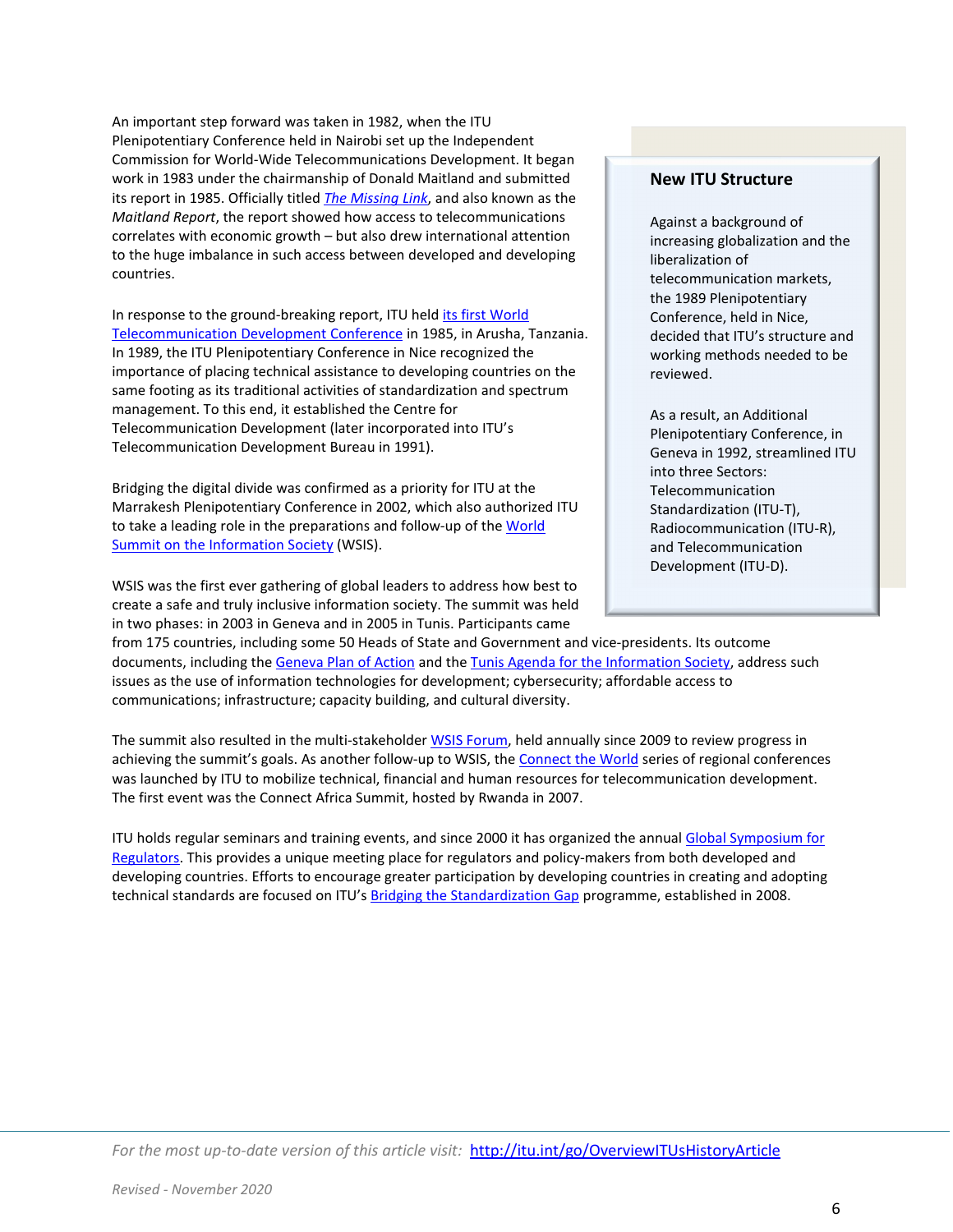#### *Global meeting place*

In addition to its regular conferences, ITU hosts events where stakeholders in the public and private sectors discuss not only technical matters, but also wider issues. As an industry showcase and high-level forum[, ITU Telecom](http://www.itu.int/en/itutelecom/Pages/default.aspx)  [World](http://www.itu.int/en/itutelecom/Pages/default.aspx) began in 1971 in Geneva. Since then it has been held regularly, at venues around the world, bringing together the most influential representatives of government and industry to network, share knowledge and seek solutions to global challenges.

In 1994, the Kyoto Plenipotentiary Conference established the [World Telecommunication Policy Forum](https://www.itu.int/en/wtpf-21/Pages/default.aspx) (WTPF), a high-level meeting which encourages the free exchange of ideas and information on emerging policy issues arising from the changing telecommunication environment. The first WTPF was held in Geneva in 1996 on the theme of global mobile personal communications by satellite. Later forums took place in 1998, 2001, 2009 and 2013. The [fifth WTPF](http://www.itu.int/en/wtpf-13/Pages/default.aspx) took place in Geneva in 2013 and considered international Internet-related public policy matters.

### *Serving the modern world*

Vast changes have taken place in the world of telecommunications and information technologies – not only since the foundation of ITU, but increasingly over recent decades. In 1988, the separate International Telegraph Regulations and Telephone Regulations were revised and combined to form the International Telecommunication Regulations (ITRs). By the 21<sup>st</sup> century, however, these were no longer in keeping with modern developments, so in 2012, ITU convened in Dubai a [World Conference on International Telecommunications](http://handle.itu.int/11.1004/020.1000/4.34) (WCIT-12) with the goal of revising the ITRs to suit the new age.

The ITRs are an international treaty, and much detailed – sometimes difficult – debate took place at the conference. After two intensive weeks of negotiations, a majority of delegates from around the globe agreed on revised ITRs that will help pave the way to the hyper-connected world of the future.

That future is being built on broadband. In 2010, ITU, together with UNESCO, formed the Broadband Commission for Digital [Development,](http://www.broadbandcommission.org/) in response to UN Secretary-General Ban Ki-Moon's call to step up efforts to meet the [Millennium Development Goals.](https://www.itu.int/en/ITU-D/Statistics/Pages/intlcoop/mdg/goals.aspx) The Commission believes that expanding broadband access to the Internet is key to accelerating economic and social progress everywhere, and it defines practical ways in which countries — at all stages of development — can achieve this, in cooperation with the private sector.

ITU has continued to reach out to all who share its goal of connecting the world. Young people are a key audience. Events are organized to encourage their participation in deciding the future for telecommunications, such as the [BYND 2015 Global Youth Summit.](http://www.itu.int/en/bynd2015/Pages/default.aspx) Held in Costa Rica in 2013, this focused on using these technologies to help further the development agenda "beyond 2015," the target date for the Millennium Development Goals.

Improving opportunities for women and girls is another area of action for ITU. In 2010, it established "Girls in ICT [Day"](https://www.itu.int/en/ITU-D/Digital-Inclusion/Women-and-Girls/Girls-in-ICT-Portal/Pages/Portal.aspx) (celebrated every year on the fourth Thursday in April) with an associated web portal launched in 2012. The aim is to inspire girls to consider a future in technology, helping not only themselves, but also their communities.

ITU is also active in promoting better [accessibility](http://www.itu.int/en/action/accessibility/Pages/default.aspx) to the information society for people with disabilities. This need is promoted in the development of standards, for instance, so that technologies can be easily used by everyone. In 2013, at the UN High Level Meeting on Disability and Development, ITU was among the expert organizations launching a [global consultation report](http://www.itu.int/en/action/accessibility/Pages/hlmdd2013.aspx) on the beneficial impact of ICT in this field.